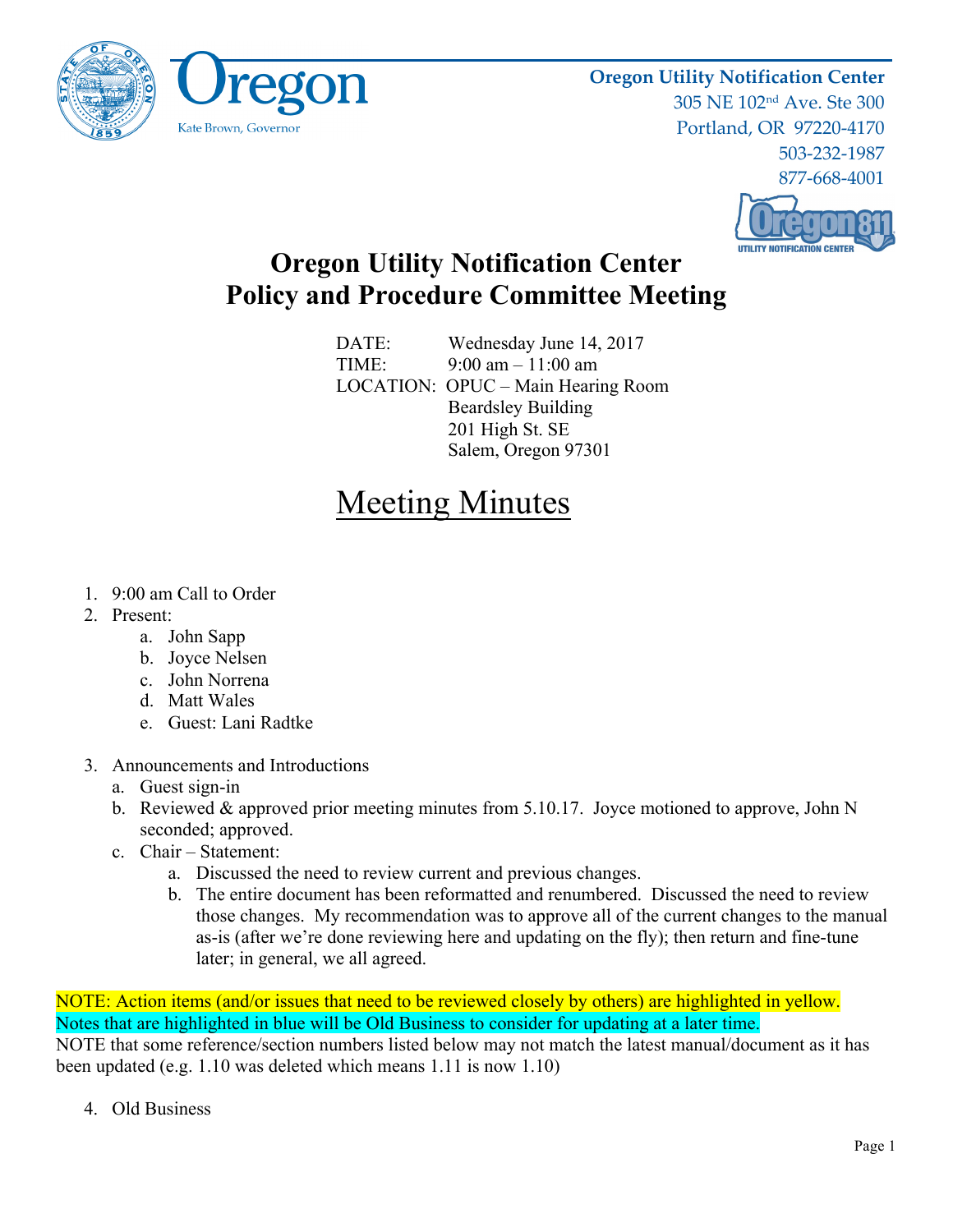- a. **Reviewed action items from 5.10.17 P&P Committee meeting** and discussed changes (highlighted in meeting minutes):
	- i. #2 (from minutes,  $5/10/17$ )- see latest P&P manual #1.11.5, updated to match. Discussed, no changes.
	- ii. #3- see #1.11.6; may still need updating. **OAR and Tariffs Committee Members**, please review this section and let John Sapp know if changes need to be made.
	- iii. #4- see changes in 1.10; Enforcement deleted, added 1.11.10 per Enforcement Committee and Damage Report/DIRT Committee recommendation/proposal. **Changes are complete, but need to be reviewed by Board Members for accuracy**.
	- iv. #5- Zero Discrimination Policy, still under review by John N. and DOJ (2.1 in manual); we discussed leaving as-is for now to get the manual approved and leave this item as Old Business to update later, if necessary.
	- v. #6- reviewed change/addition of 3.8.4 in manual; deleted Board Resolution reference and corrected "P&E" to "Publicity".
	- vi. #7- left as-is; John S. and John N. believe that some reference to DAS rules needs to be made but will address later.
	- vii. #8- reviewed changes/additions at 5.1; the committee discussed this and agreed to address this in more detail later (if necessary), possibly with a separate policy that is linked here (see copy of DAS policy and/or check out the link https://www.oregon.gov/das/Policies/107-001-020.pdf and based on OAR 166-350-0005 to -0010). The Board will need to review this update carefully.
		- i. #9, reviewed changes to 5.4; added comment to ensure the Board Chair is forwarded a copy. The Board will need to review this update carefully.

ii.

- b. **Review changes to Format and Numbering of P&P manual** and related issues and my recommendations.
	- i. NOTE: current changes to the manual were highlighted in blue (text in the P&P Manual). Reformatted and re-numbered to previously agreed-on numbering format. The entire document will need to be reviewed.
	- ii. "Article 1…" is in parenthesis, because IMO it's confusing there are no other references and they all end in "section 1" at Article V… I left in parenthesis as a reference. The Committee discussed this and agreed to leave as-is except for adding the word "Bylaws".
	- iii. Noted that later, after any other revisions- the table of contents will be linked to the appropriate article/page.
	- iv. 1.7, pg 6 all links were updated
	- v. reviewed 1.10, pg 7- whole section needs to be addressed/updated/corrected. After discussion and review of section 1.3.3 the Committee removed section 1.10 (as it is addressed in 1.3.3); updated 1.3.3 removing references to 1997 and added "…or the remainder thereof"
	- vi. several locations have associated links added to the section/article. e.g. 1.11.1, pg 8.
	- vii. updated 1.11.5, pg 9 "Training and Education" Statement of Purpose (and added links). **Training & Education Committee Members**, please review for accuracy.
	- viii. Is 1.11.6, pg 9 reviewed "OARS and Tariffs" **OARS & Tariffs Committee**: please review this section for accuracy.
	- ix. updated 1.11.10 pg10 "Damage Report/Analysis, removed "Enforcement" and added links. Board Members will need to review these sections.
	- x. Discussed 1.11.11 Special Services and 1.13 "Website"; deleting the Website Committee section as this is addressed elsewhere. Moved Special Services to a subsection of Training & Education (1.11.5).